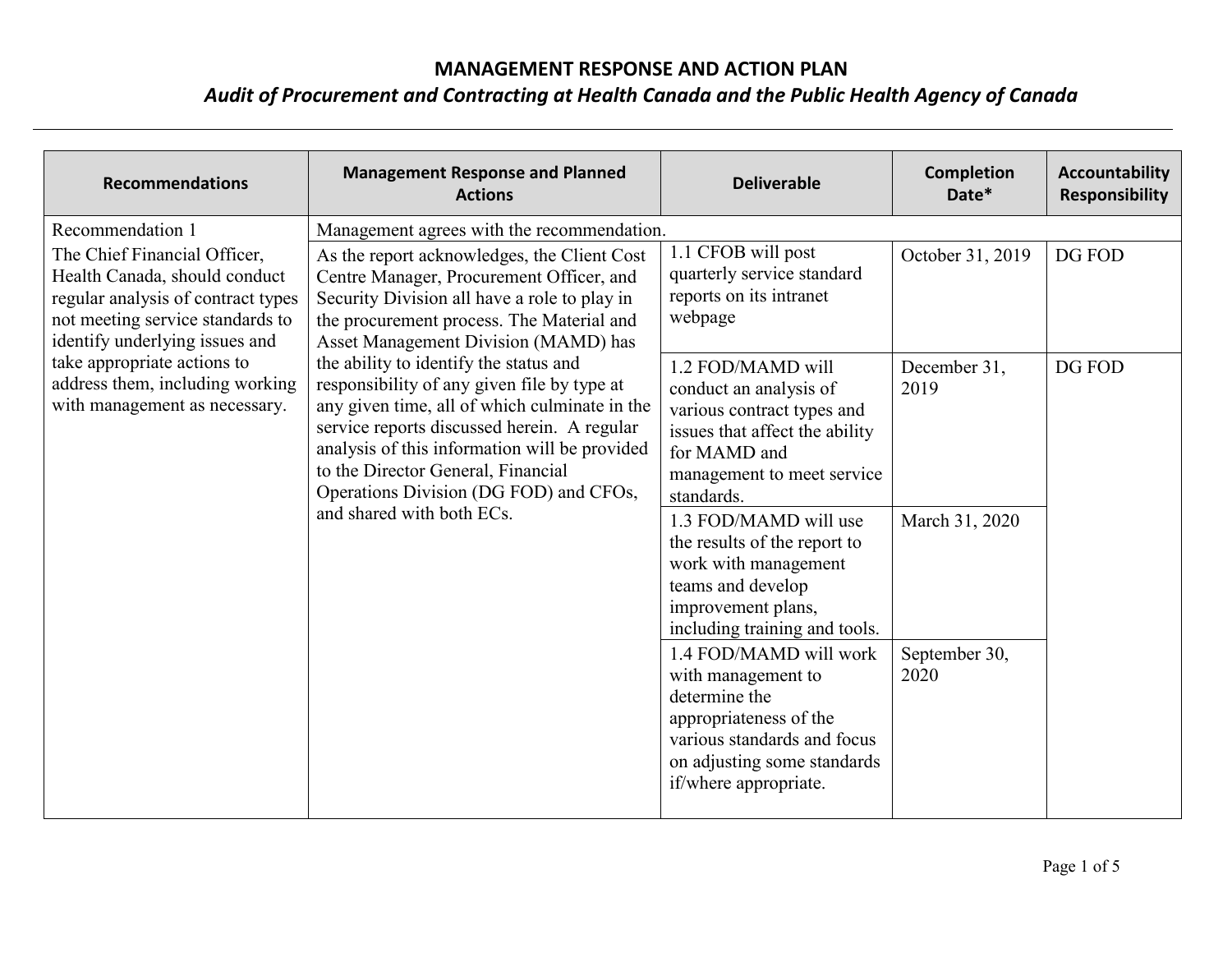| <b>Recommendations</b>                                                                                                                                                                                                              | <b>Management Response and Planned</b><br><b>Actions</b>                                                                                                                                                                                                                                                                                                                                                                                                                                                                                                                                                                                                                                                                                                                                                                          | <b>Deliverable</b>                                                                                                                                                                                                                                                                                          | <b>Completion</b><br>Date*                                                                                  | Accountability<br><b>Responsibility</b> |
|-------------------------------------------------------------------------------------------------------------------------------------------------------------------------------------------------------------------------------------|-----------------------------------------------------------------------------------------------------------------------------------------------------------------------------------------------------------------------------------------------------------------------------------------------------------------------------------------------------------------------------------------------------------------------------------------------------------------------------------------------------------------------------------------------------------------------------------------------------------------------------------------------------------------------------------------------------------------------------------------------------------------------------------------------------------------------------------|-------------------------------------------------------------------------------------------------------------------------------------------------------------------------------------------------------------------------------------------------------------------------------------------------------------|-------------------------------------------------------------------------------------------------------------|-----------------------------------------|
| Recommendation 2<br>The Chief Financial Officer,<br>Health Canada, should identify<br>the underlying reasons why all<br>low dollar value (LDV)<br>contracts were not picked up in a<br>timely manner and take<br>corrective action. | Management agrees with the recommendation.<br>While there is always room for<br>improvement, 98.3% of LDV requests were<br>picked up within the service timeline (with<br>59.2% of those having a contract in place in<br>less than half of the standard time).<br>Management will ensure that supervisors<br>confirm all requests are picked up within 72<br>hours or returned to the client if incomplete.<br>Additionally, it should be noted that MAMD<br>has regular discussions with branches to<br>determine the relative priority of their files.<br>This helps ensure that the most critical and<br>urgent procurement needs are addressed in<br>the most expedient fashion. This means that<br>during busy periods, some of the LDV<br>contracts that are in many cases less<br>important to the branch may be delayed. | 2.1 Verification of<br>requisition pick-up will be<br>added to the assurance,<br>analytics, and reporting<br>team's regular worklist.<br>2.2 Review service<br>standards for LDV requests<br>and present results of<br>analysis and advice/options<br>(Rec 1) to governance tables<br>for input and advice. | December 31,<br>2019<br>November 30,<br>2019 for advice;<br>March 31, 2020<br>implement<br>recommendations. | DG FOD<br>DG FOD                        |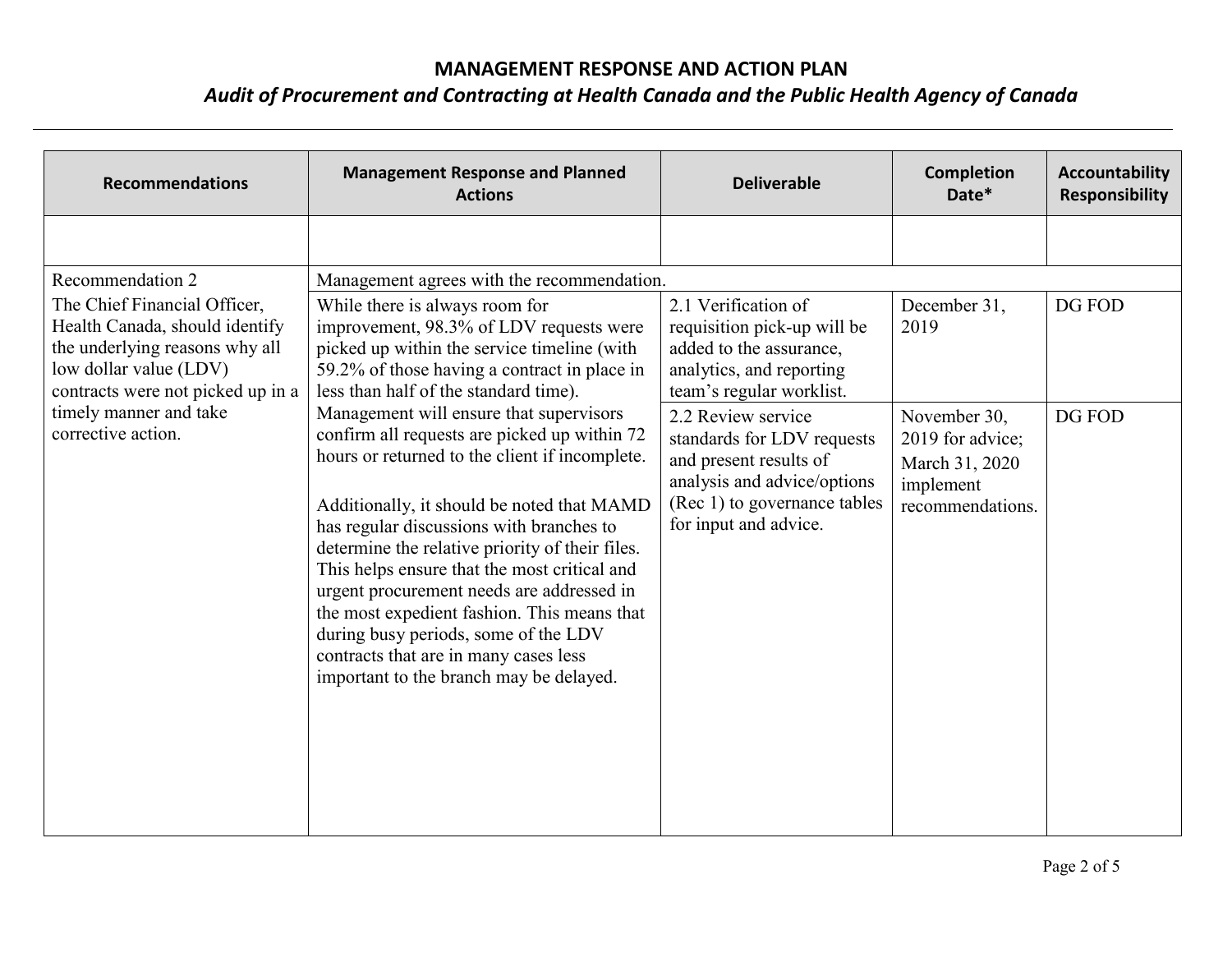| <b>Recommendations</b>                                                                                                                                                                                                                                                                                     | <b>Management Response and Planned</b><br><b>Actions</b>                                                                                                                                                                          | <b>Deliverable</b>                                                                   | Completion<br>Date*  | <b>Accountability</b><br><b>Responsibility</b>                                                                           |
|------------------------------------------------------------------------------------------------------------------------------------------------------------------------------------------------------------------------------------------------------------------------------------------------------------|-----------------------------------------------------------------------------------------------------------------------------------------------------------------------------------------------------------------------------------|--------------------------------------------------------------------------------------|----------------------|--------------------------------------------------------------------------------------------------------------------------|
|                                                                                                                                                                                                                                                                                                            |                                                                                                                                                                                                                                   |                                                                                      |                      |                                                                                                                          |
| Recommendation 3                                                                                                                                                                                                                                                                                           | Management agrees with the recommendation.                                                                                                                                                                                        |                                                                                      |                      |                                                                                                                          |
| The Chief Financial Officer and<br>the Assistant Deputy Minister,<br>Corporate Service Branch,<br>should ensure that clear direction<br>is communicated to Cost Centre<br>Managers and Procurement<br>Officers on the mandatory<br>requirements of completing the<br><b>Security Requirement Checklist</b> | CSB will collaborate with MAMD to assist<br>with guidance on the use of Security<br>Requirement Checklist;<br>CSB will collaborate with MAMD on a<br>training and awareness package for both HC<br>and PHAC Cost Centre Managers. | 3.1 Question and answer<br>package for SRCLs                                         | November 30,<br>2019 | Executive<br>Director (ED)<br>$\&$<br>Departmental<br>Security<br>Officer (DSO)<br>HC in<br>consultation<br>with DG FOD. |
| for all Health Canada and Public<br>Health Agency of Canada<br>contracts.                                                                                                                                                                                                                                  |                                                                                                                                                                                                                                   | 3.2 Training and awareness<br>package                                                | December 31,<br>2019 | <b>ED&amp;DSO HC</b><br>in consultation<br>with DG FOD.                                                                  |
|                                                                                                                                                                                                                                                                                                            |                                                                                                                                                                                                                                   |                                                                                      |                      |                                                                                                                          |
| Recommendation 4                                                                                                                                                                                                                                                                                           | Management agrees with this recommendation.                                                                                                                                                                                       |                                                                                      |                      |                                                                                                                          |
| The Chief Financial Officer,<br>Health Canada, should ensure<br>that the quality assurance                                                                                                                                                                                                                 | MAMD will review the QA process and<br>ensure that risk tolerance is adequately<br>addressed.                                                                                                                                     | 4.1 Review of options and<br>opportunities to implement<br>risk based approaches.    | November 30,<br>2019 | <b>MAMD</b>                                                                                                              |
| process is followed and that<br>monitoring is based on<br>acceptable risk tolerance.                                                                                                                                                                                                                       | MAMD will review options for risk-based<br>approaches to the procurement function.<br>Options will review what is being done in                                                                                                   | 4.2 Perform analysis on<br>impacts and present options<br>to CFOs for consideration. | December 31,<br>2019 |                                                                                                                          |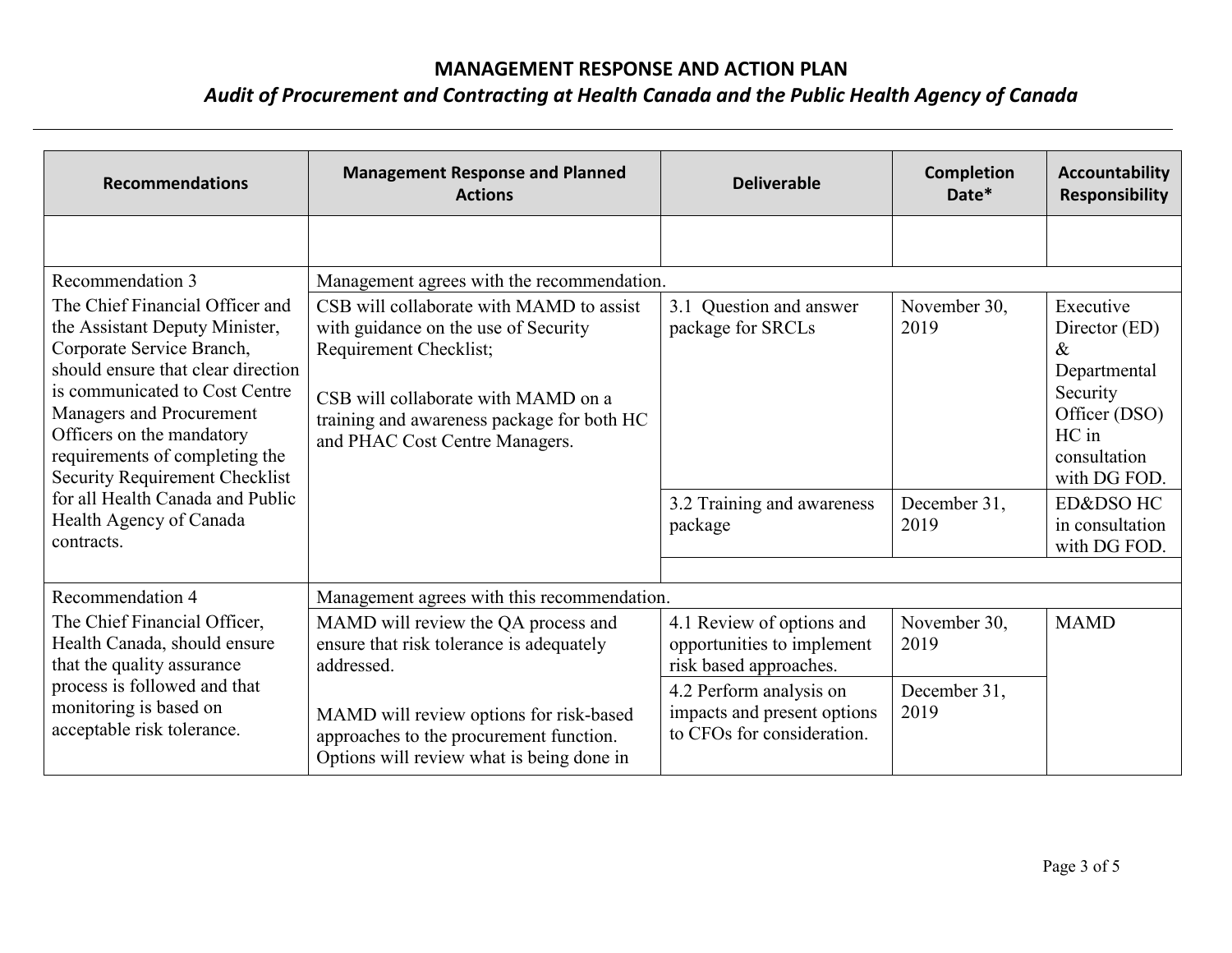| <b>Recommendations</b>                                                                                                                                                                                                                         | <b>Management Response and Planned</b><br><b>Actions</b>                                                                                                                       | <b>Deliverable</b>                                                                  | <b>Completion</b><br>Date* | <b>Accountability</b><br><b>Responsibility</b> |
|------------------------------------------------------------------------------------------------------------------------------------------------------------------------------------------------------------------------------------------------|--------------------------------------------------------------------------------------------------------------------------------------------------------------------------------|-------------------------------------------------------------------------------------|----------------------------|------------------------------------------------|
|                                                                                                                                                                                                                                                | other government departments,<br>considerations, impacts, and risks; options<br>should be presented to CFOs and deputy<br>heads to consider.                                   | 4.3 Present options and<br>choices, including risks and<br>impacts, to deputy heads | March 31, 2020             |                                                |
| Recommendation 5                                                                                                                                                                                                                               | Management agrees with the recommendation.                                                                                                                                     |                                                                                     |                            |                                                |
| The Chief Financial Officer<br>should ensure that the Tier I<br><b>Contract Review Committee</b>                                                                                                                                               | CFOB will revise the CRC terms of<br>reference (ToR) to include all contract types.<br>CRC maintains a record of decisions, which                                              | 5.1 Update of the CRC ToR<br>to ensure contract review<br>types are specified.      | September 30,<br>2019      | DG FOD                                         |
| (CRC) Terms of Reference are<br>updated to include all contract<br>types that the CRC does not<br>review. In addition, a process to<br>record CRC transactions should<br>be implemented to ensure<br>complete and efficient record<br>keeping. | will be enhanced to include any transaction-<br>level activities.                                                                                                              | 5.2 CRC transaction records<br>will be documented and<br>kept on file.              | September 30,<br>2019      | <b>MAMD</b>                                    |
| Recommendation 6                                                                                                                                                                                                                               | Management agrees with the recommendation.                                                                                                                                     |                                                                                     |                            |                                                |
| The Chief Financial Officer,<br>Health Canada, should<br>determine how Sex- and Gender-<br>Based Analysis Plus can be                                                                                                                          | The Chief Financial Officer will consult<br><b>Procurement Services and Procurement</b><br>Canada and the Treasury Board Secretariat,<br>and, at a minimum, ensure Procurement | 6.1 All Procurement<br>Officers to complete<br>SGBA+ familiarization<br>training.   | September 30,<br>2019      | DG FOD                                         |
| applied within the Material<br>Assets and Management<br>Division.                                                                                                                                                                              | Officers have received SGBA+ training.                                                                                                                                         | 6.2 MAMD will confirm<br>with clients that SBGA+ has<br>been considered in the      | September 30,<br>2019      | DG FOD                                         |